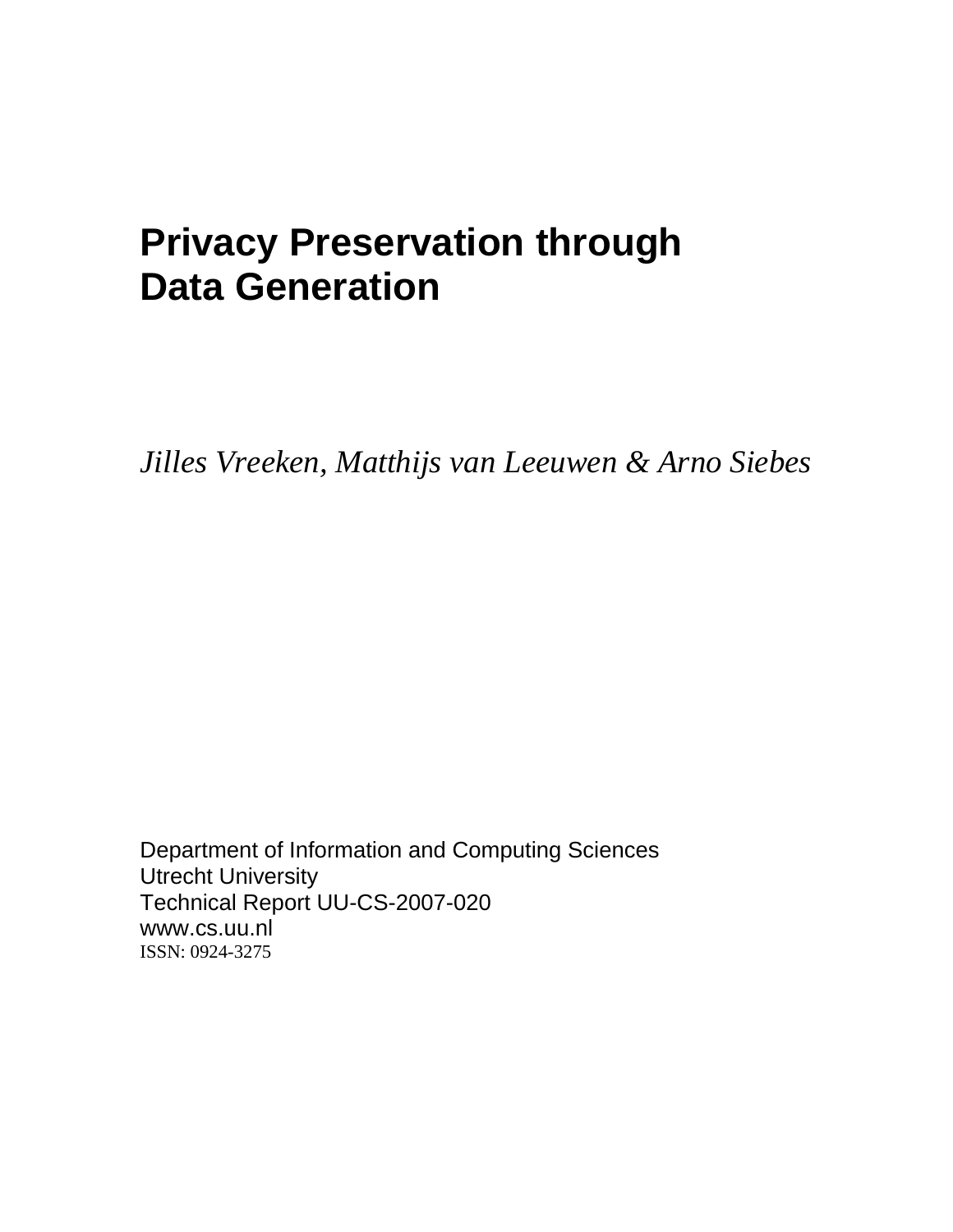# **Privacy Preservation through Data Generation** <sup>1</sup>

Jilles Vreeken, Matthijs van Leeuwen and Arno Siebes *Universiteit Utrecht {jillesv,mleeuwen,arno}@cs.uu.nl* 

## **Abstract**

*Many databases will or can not be disclosed without strong guarantees that no sensitive information can be extracted. To address this concern several data perturbation techniques have been proposed. However, it has been shown that either sensitive information can still be extracted from the perturbed data with little prior knowledge, or that many patterns are lost.* 

*In this paper we show that generating new data is an inherently safer alternative. We present a data generator based on the models obtained by the MDLbased KRIMP [18] algorithm. These are accurate representations of the data distributions and can thus be used to generate data with the same characteristics as the original data.* 

*Experimental results show a very large patternsimilarity between the generated and the original data, ensuring that viable conclusions can be drawn from the anonymised data. Furthermore, anonymity is guaranteed for suited databases and the quality–privacy trade-off can be balanced explicitly.* 

# **1. Introduction**

Many databases will or can not be disclosed without strong guarantees that no sensitive information can be extracted from it. The rationale for this ranges from keeping competitors from obtaining vital business information to the legally required protection of privacy of individuals in census data. However, it is often desirable or even required to publish data, leaving the question how to do this without disclosing information that would compromise privacy.

To address these valid concerns, the field of privacy-preserving data mining (PPDM) has rapidly become a major research topic. In recent years ample attention is being given to both defender and attacker stances, leading to a multitude of methods for keeping sensitive information from prying eyes. Most of these techniques rely on perturbation of the original data:

altering the original data in such a way that given some external information it should be impossible to recover individual records within certainty bounds.

Data perturbation comes in a variety of forms, of which adding noise, data transformation and rotation are the most commonly used. At the heart of the PPDM problem is the balance between the quality of the released data and the amount of privacy it provides. While privacy is easily ensured by strongly perturbing the data, the quality of conclusions that can be drawn from it diminishes quickly. This is the inherent problem of existing perturbation techniques: sensitive information cannot be fully masked without destroying non-sensitive information as well. This is especially so if no special attention is given to correlations within the data by means of multidimensional perturbation, something which has hardly been investigated so far.

An alternative approach to the PPDM problem is to generate new data instead of perturbing the original. This has the advantage that the original data can be kept safely private as the generated data is published instead, which should render data recovery attacks useless. To achieve this, the expectation that a data point in the generated database identifies a data point in the original database should be very low, while all generated data together should adhere to the characteristics of the original database. Data generation as a means to cover-up sensitivities has been explored in the context of statistical databases [13], but that method ignores correlations as each dimension is sampled separately.

We propose a novel method that uses data generation to guarantee privacy while taking important correlations into account. For this we use the MDL-based KRIMP algorithm [18] that has been shown to provide accurate pattern-based approximations of data distributions. The high quality of the approximations was verified through classification [12], and consequently put to use for determining and characterising dissimilarities between datasets [19]. Using the patterns picked by MDL, we can construct a model that generates data very similar (but not equal) to the data the patterns were derived from. Experiments show that the generative model is well suited for producing data that con-

 $1$  This is an extended version of work published at ICDM 2007 [20].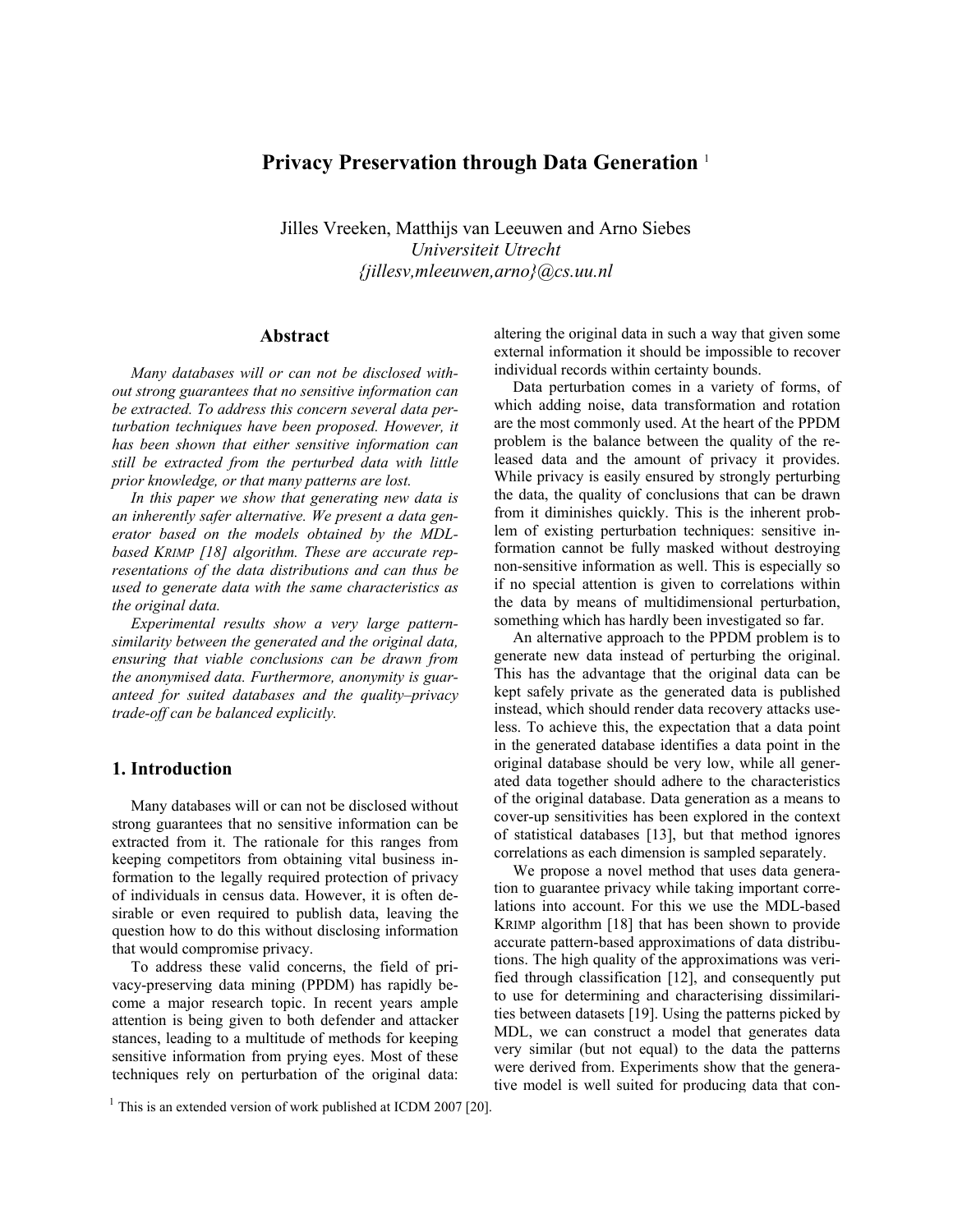serves the characteristics of the original data while preserving privacy.

Using our generative method, it is easy to ensure that generated data points cannot reliably be traced to individual data points in the original data. We can thus easily obtain data that is in accordance with the wellknown privacy measure *k*-anonymity [17]. Also, we can mimic the effects that can be obtained with *l*diversity [15].

Although preserving intrinsic correlations is an important feat, in some applications preservation of particular patterns might be highly undesirable from a privacy point of view. Fortunately, this can easily be taken care of in our scheme by influencing model construction.

## **2. The Problem**

## **2.1 Data Perturbation**

Since Agrawal & Srikant [3] initiated the privacypreserving data mining field, researchers have been trying to protect and reconstruct sensitive data. Most techniques use data perturbation and these can be divided into three main approaches, of which we will give an overview here.

The addition of random noise to the original data, obfuscating without completely distorting it, was among the first proposals for PPDM [3]. However, it was quickly shown that additive randomization is not good enough [4]. The original data can often be reconstructed with little error using noise filtering techniques [11] - in particular when the distortion does not take correlations between dimensions into account [10].

The second class is that of condensation-based perturbation [1]. Here, after clustering the original data, new data points are constructed such that cluster characteristics remain the same. However, it has been observed that the perturbed data is often *too* close to the original, thereby compromising privacy [6].

A third major data perturbation approach is based on rotation of the data [6]. While this method seemed sturdy, it has recently been shown that with sufficient prior knowledge of the original data the rotation matrix can be recovered, thereby allowing full reconstruction of the original data [14].

In general, perturbation approaches suffer from the fact that the original data is used as starting point. Little perturbation can be undone, while stronger perturbation breaks correlations and non-sensitive information is also destroyed. In other words, there is a privacy-quality trade-off which cannot be balanced well.

In the effort to define measures on privacy, a few models have been proposed that can be used to obtain a definable amount of privacy. An example is the wellknown *k*-anonymity model that ensures that no private information can be related to fewer than *k* individuals [17]. A lack of diversity in such masses can thwart privacy though and in some situations it is well possible to link private information to individuals. Improving on *k*-anonymity, the required critical diversity can be ensured using the *l*-diversity model. However, currently the available method can only ensure diversity for one sensitive attribute [15].

#### **2.2 Data Generation**

The second category of PPDM solutions consists of methods using data generation, generating new (privacy preserving) data instead of altering the original. This approach is inherently safer then data perturbation, as newly generated data points can not be identified with original data points. However, not much research has been done in this direction yet.

Liew et al. [13] sample new data from probability distributions independently for each dimension, to generate data for use in a statistical database. While this ensures high quality point estimates, higher order dependencies are broken – making it unsuited for use in data mining.

The condensation-based perturbation approach [1] could be regarded as a data generation method, as it samples new data points from clusters. However, as mentioned above, it suffers from the same problems as perturbation techniques.

#### **2.3 Problem Statement**

Reviewing the goals and pitfalls of existing PPDM methods, we conclude that a good technique should not only preserve privacy but also quality. This is formulated in the following problem statement:

*A database dbpriv induced from a database dborig is* privacy and quality preserving *iff:* 

- *a.* no sensitive information in db<sub>orig</sub> can be derived from db<sub>priv</sub> given a limited amount of external in*formation (privacy requirement);*
- *b. models and patterns derived from dbpriv by data mining techniques are also valid for db<sub>orig</sub> (quality requirement).*

From this statement follows a correlated data generation approach to induce a privacy and quality preserving database  $db_{priv}$  from a database  $db_{orig}$ , for which the above requirements can be translated into concrete demands.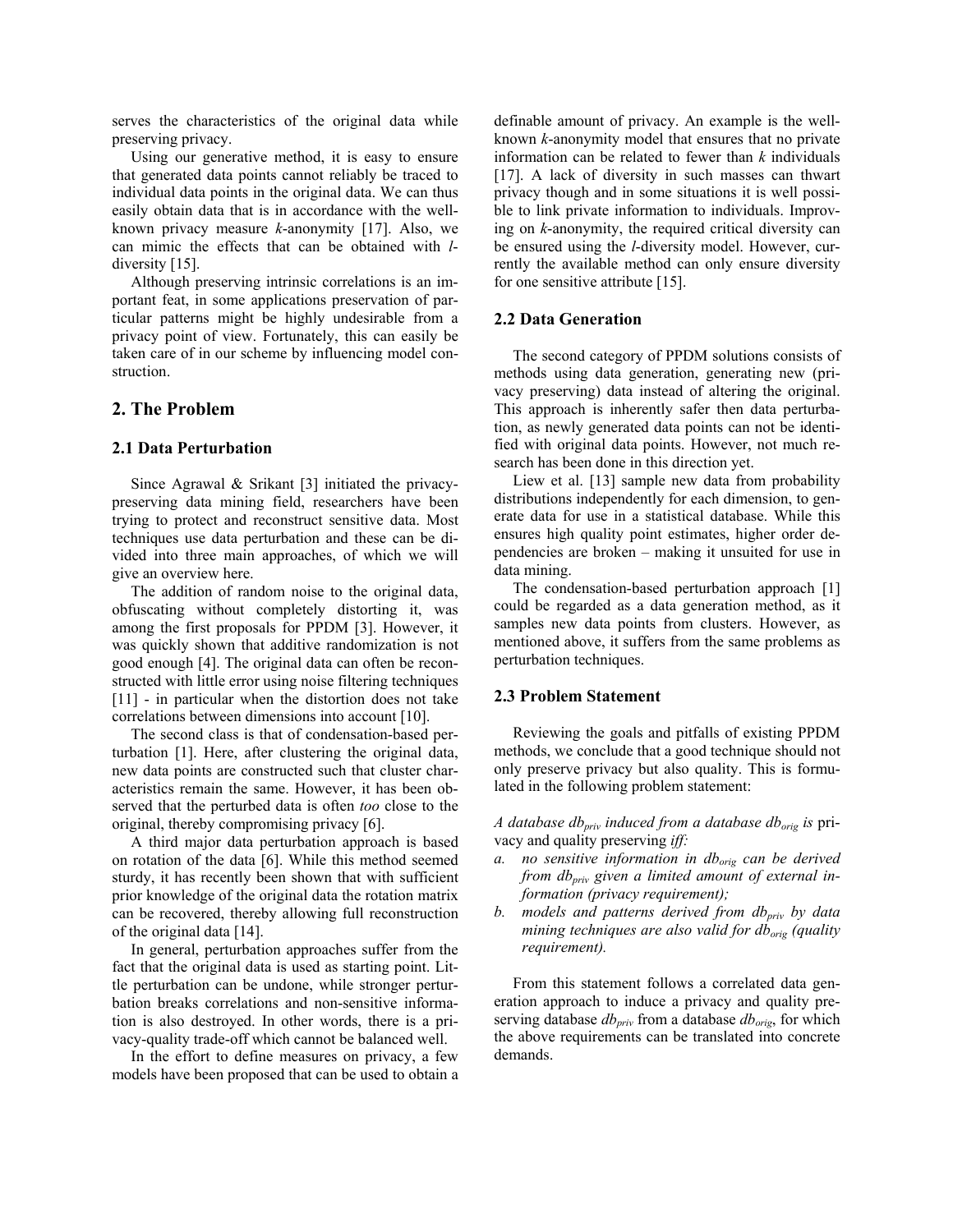Using KRIMP, construct a model that encapsulates the data distribution of  $db_{orig}$  in the form of a code table consisting of frequent patterns. Subsequently, transform this code table into a pattern-based generator that is used to generate  $db_{priv}$ .

It is hard to define an objective measure for the privacy requirement, as all kinds of 'sensitive information' can be present in a database. We guarantee privacy in two ways. Firstly, the probability that a transaction in  $db_{orig}$  is also present in  $db_{priv}$  should be small. Secondly, the more often a transaction occurs in  $db_{orig}$ , the less harmful it is if it also occurs in  $db_{priv}$ . This is encapsulated in the Anonymity Score, in which transactions are grouped by the number of times a transaction occurs in the original database (support):

*Definition 1: for a database db<sub>p</sub> based on db<sub>o</sub>, define the Anonymity Score (AS) as:* 

$$
AS(db_p, db_o) = \sum_{\text{supp} \in db_o} \frac{1}{\text{supp}} P(t \in db_p \mid t \in db_o^{\text{supp}})
$$
 (1)

In this definition, *dbsupp* is defined as the selection of *db* with only those transactions having a support of *supp*. For each support level in  $db_o$ , a score is obtained by multiplying a penalty of 1 divided by the support with the probability that a transaction in  $db<sub>o</sub>$  with given support also occurs in  $db_p$ . All these scores are summed to obtain *AS*. Note that when all transactions in  $db<sub>o</sub>$  are unique (e.g., have a support of 1), *AS* is equal to the probability that a transaction in  $db<sub>o</sub>$  also occurs in  $db_p$ .

Worst case is when all transactions in  $db_{orig}$  also occur in  $db_{priv}$ . In other words, if we choose  $db_{priv}$  equal to *dborig*, we get the highest possible score for this particular database, which we can use to normalise between 0 (best possible privacy) and 1 (no privacy at all):

*Definition 2: for a database db<sub>priv</sub> based on db<sub>orig</sub>, define the Normalised Anonymity Score (NAS) as: AS db db*

$$
NAS(db_{priv}, db_{orig}) = \frac{AS(db_{priv}, db_{orig})}{AS(db_{orig}, db_{orig})}
$$
 (2)

To conform to the quality requirement, the frequent pattern set of  $db_{priv}$  should be very similar to that of *dborig*. We will measure pattern-similarity in two ways: 1) on database level through a database dissimilarity measure (see Section 3.3) and 2) on the individual pattern level by comparing frequent pattern sets. For the second part, pattern-similarity is high iff the patterns in  $db_{orig}$  also occur in  $db_{priv}$  with (almost) the same support. So:

$$
P(|\text{supp}_{priv} - \text{supp}_{orig}| > \delta) < \varepsilon
$$
 (3)

The probability that a pattern's support in  $db_{orig}$  differs much from that in  $db_{priv}$  should be very low: the larger  $\delta$ , the smaller  $\epsilon$  should be. Note that this second validation implies the first: only if the pattern sets are highly similar, the code tables become similar, which results in low measured dissimilarity. Further, it is computationally much cheaper to measure the dissimilarity than to compare the pattern sets.

# **3. Preliminaries**

In this paper we discuss categorical databases. A database *db* is a bag of tuples (or transactions) that all have the same attributes  $\{A_1, \ldots, A_n\}$ . Each attribute  $A_i$ has a discrete domain of possible values  $D_i \in \mathcal{D}$ .

The KRIMP algorithm operates on item set data, as which categorical data can easily be regarded. The union of all domains  $\cup D_i$  forms the set of items  $\mathcal I$ . Each transaction *t* can now also be regarded as a set of items *t* ∈  $P(I)$ . An item set *I* ∈ *I* occurs in a transaction *t* ∈ *db* iff  $I \subset t$ . The support of *I* in *db* is the number of transactions in the database in which *I* occurs. Speaking in market basket terms, this means that each item for sale is represented as an attribute, with the corresponding domain consisting of the values 'bought' and 'not bought'.

#### **3.1 Compression with KRIMP**

Siebes et al [18] introduced the KRIMP algorithm, which finds a small set of patterns that together capture the distribution of the data. This approximation will be used as basis for our data generator and we will therefore give a quick summary of the method.

In KRIMP, we have a code table that has item sets on the left-hand side and codes on its right-hand side. The item sets in the code table are ordered descending on 1) item set length and 2) support. The actual codes on the right-hand side are of no importance: their lengths are.

A transaction *t* is encoded by KRIMP by searching for the first item set *c* in the code table for which  $c \subseteq t$ . The code for *c* becomes part of the encoding of *t*. If  $t \setminus$  $c \neq \emptyset$ , the algorithm continues to encode  $t \setminus c$ . Since we insist that each code table contains at least all singleton item sets, this algorithm gives a unique encoding to each (possible) transaction. The set of item sets used to encode a transaction is called its cover. Note that the coding algorithm implies that a cover consists of nonoverlapping item sets.

To compute the length of a code that belongs to an item set, we encode each transaction in the database *db*. The frequency of an item set  $c \in CT$  is the number of transactions *t*∈*db* which have *c* in their cover. The relative frequency of  $c \in \mathbb{C}T$  is the probability that *c* is used to encode an arbitrary *t*∈*db*. For optimal compression of  $db$ , the higher  $P(c)$ , the shorter its code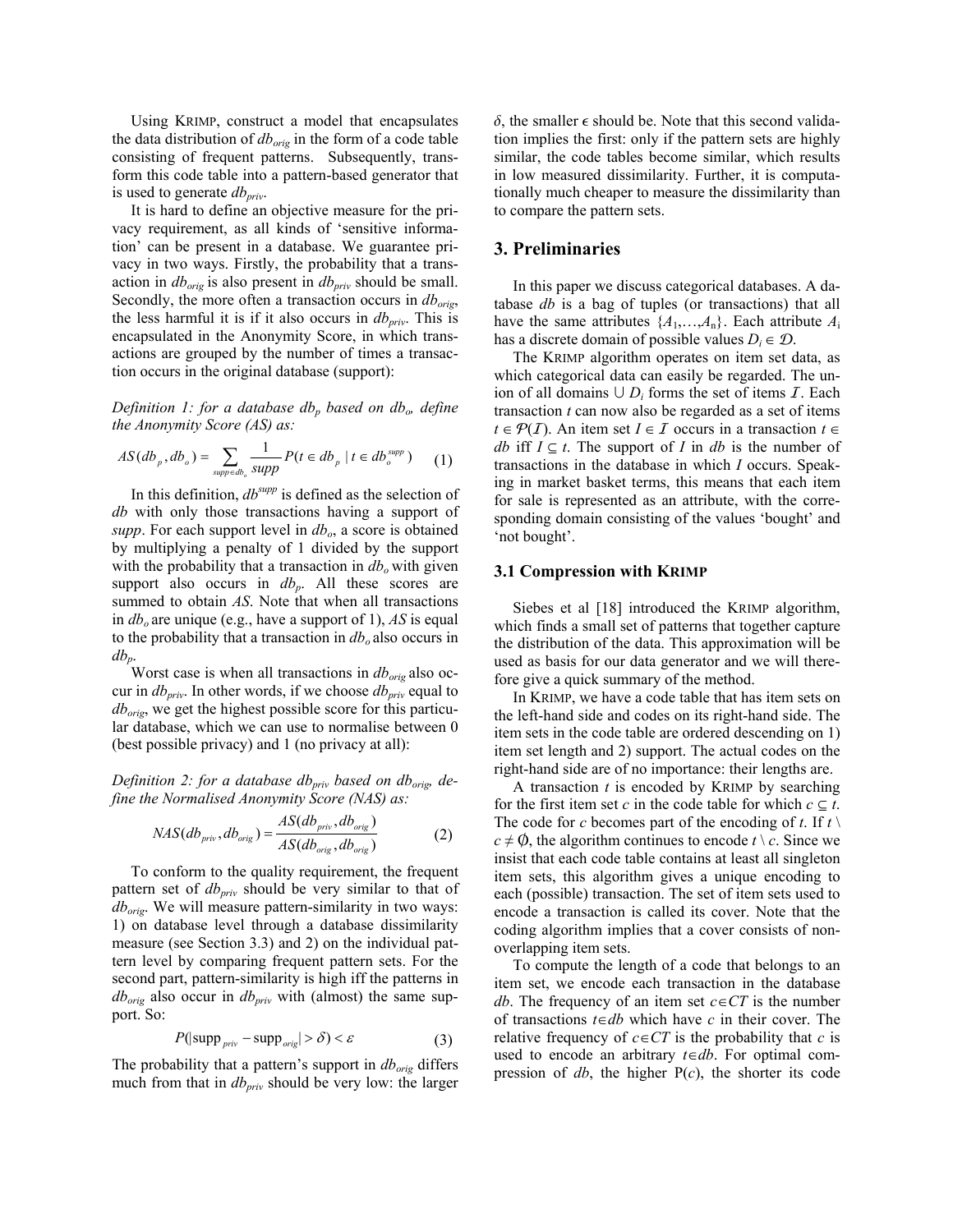should be. In fact, from information theory [9] we have the optimal code length for *c* as:

$$
l_{cr}(c) = -\log(P(c \mid db)) = -\log\left(\frac{freq(c)}{\sum\limits_{d \in cr} freq(d)}\right) \quad (4)
$$

The length of the encoding of a transaction is now simply the sum of the code lengths of the item sets in its cover. The encoded size of a transaction *t*∈*db* compressed using a code table *CT* is calculated as follows:

$$
L_{CT}(t) = \sum_{c \in cover(t, CT)} l_{CT}(c)
$$
 (5)

The size of the encoded database is the sum of the sizes of the encoded transactions, but can also be computed from the frequencies of each of the elements in the code table:

$$
L_{CT}(db) = \sum_{t \in db} L_{CT}(t) = -\sum_{c \in CT} freq(c) \cdot \log \left( \frac freq(c)}{\sum_{d \in CT} freq(d)} \right) \quad (6)
$$

# **3.2 Finding the Right Code Table**

Now that we defined the database compression scheme, we can describe the actual algorithm that finds the optimal code table using MDL. For this, we need to take into account both the compressed database size and the size of the code table.

For the size of the code table, we only count those item sets that have a non-zero frequency. The size of the right-hand side column is obvious; it is simply the sum of all the different code lengths. For the size of the left-hand side column, note that the simplest valid code table consists only of the singleton item sets. This is the *standard encoding* (*st*) which we use to compute the size of the item sets in the left-hand side column. Hence, the size of the code table is given by:

$$
L(CT) = \sum_{c \in CT: freq(c) \neq 0} l_{st}(c) + l_{CT}(c)
$$
 (7)

In [18] Siebes et al defined the optimal set of (frequent) item sets as that one whose associated code table minimizes the total compressed size:

$$
L(CT) + L_{CT}(db) \tag{8}
$$

The algorithm starts with a valid code table (generally only the collection of singletons) and a sorted list of candidates. These candidates are assumed to be sorted descending on 1) support and 2) item set length. Each candidate item set is considered by inserting it at the right position in *CT* and calculating the new total compressed size. A candidate is only kept in the code table iff the resulting total size is smaller than it was before adding the candidate. For more details on the algorithm, please see [18].

No pruning strategy is applied in this paper, since keeping all patterns in the code table causes more diversity during data generation, as will become clear later.

#### **3.3 The Database Dissimilarity Measure**

In [19] Vreeken et al introduced a database dissimilarity measure based on KRIMP code table compressed database sizes. First define  $CT<sub>x</sub>(y)$  as the total compressed size of database *y* as compressed with the code table obtained by applying KRIMP on database *x*.

*Definition 3: for all databases x and y, define the code table dissimilarity measure DS between x and y as:* 

$$
DS(x, y) = \max \left\{ \frac{CT_y(x) - CT_x(x)}{CT_x(x)}, \frac{CT_x(y) - CT_y(y)}{CT_y(y)} \right\}
$$
(9)

Two databases are deemed very similar (possibly identical) iff the score is 0, higher scores indicate higher levels of dissimilarity. As the code tables consist of frequent patterns, it is especially good at measuring the pattern similarity on a database level, as experiments confirmed [19]. We will therefore use it in our experimental section to quantify the differences between original and generated data, helping to verify the quality requirement of the problem statement.

## **4. KRIMP Categorical Data Generator**

In this section we present our categorical data generation algorithm. We start off with a simple example, sketching how the algorithm works by generating a single transaction. After this we will detail the scheme formally and provide the algorithm in pseudo-code.

#### **4.1 Generating a transaction, an example**

Suppose we need to generate a new transaction for a simple three-column categorical database. To apply our generation scheme, we need a domain definition  $D$  and a KRIMP code table *CT*, both shown in Figure 1.

We start off with an empty transaction and fill it by iterating over all domains and picking an item set from the code table for each domain that has no value yet. We first want to assign a value for the first domain,  $D_1$ , so we have to select one pattern from those patterns in the code table that provide a value for this domain. This subset is shown as selection *CT<sup>D</sup>*<sup>1</sup> .

Using the frequencies of the code table elements as probabilities, we randomly select an item set from  $CT^{D_1}$ ; elements with high frequency occur more often in the original database and are thus more likely to be picked. Here we randomly pick 'BD' (probability 3/9).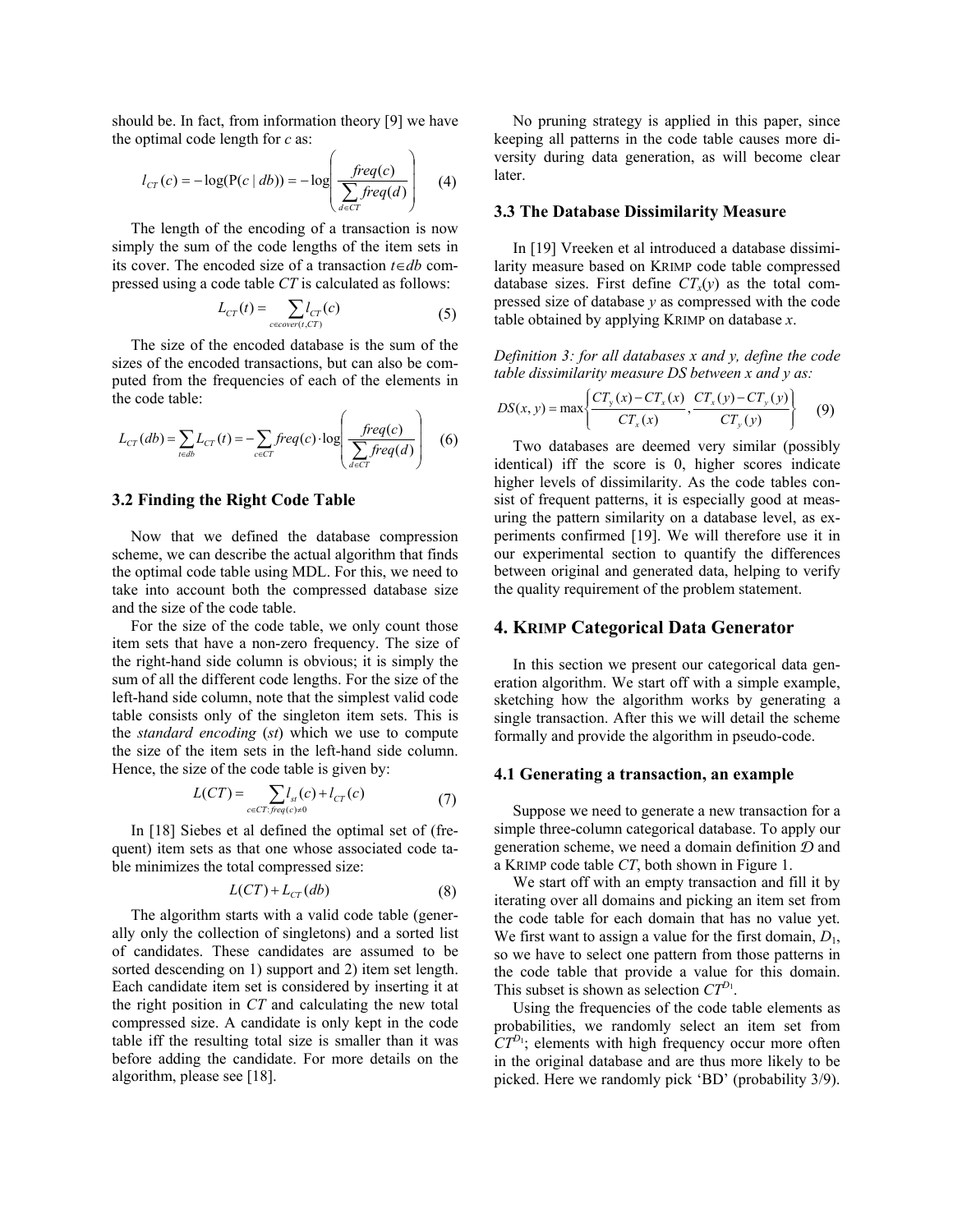

# **Figure 1. Example for 3-column database. Each frequency is Laplace corrected by 1.**

This set selects value 'B' from the first domain, but also assigns a value to the second domain, namely 'D'.

To complete our transaction we only need to choose a value for the third domain. We do not want to change any values once they are assigned, as this might break associations within an item set previously chosen. So, we do not want to pick any item set that would reassign a value to one of the first two domains. Considering the projection for the third domain,  $CT^{D_3}$ , we thus have to ignore set  $CF(2)$ , as it would re-assign the second domain to 'C'. From the remaining sets E(3) and  $F(3)$ , both with frequency 3, we randomly select one – say, 'E'. This completes generation of the transaction: 'BDE'. With different rolls of the dice it could have generated 'BCF' by subsequently choosing CF(2) and  $B(3)$ , and so on.

## **4.2 Definition of the generator**

Here we will detail our data generator more formally. First, define the projection  $CT^D$  as the subset of item sets in *CT* that define a value for domain  $D \in \mathcal{D}$ . To generate a database, our categorical data generator requires four ingredients: the original database, a Laplace correction value, a *min-sup* value for mining candidates for the KRIMP algorithm and the number of transactions that is to be generated. We present the full algorithm in pseudo-code below, and describe it in detail here.

Generation starts with an empty database *gdb* (line 2). To obtain a code table *CT*, the KRIMP algorithm is applied to the original database *db* (3). A Laplace correction *laplace* is added to all elements in the code table (lines 4 and 5). Next, we return the generated database when it contains *num-trans* transactions (lines 7 to 9).

Generation of a transaction is started with an empty transaction *t* (line 11). As long as  $D$  is not empty (12), our transaction is not finished and we continue. First, a domain *D* is randomly selected (13). From the selection  $CT^D$ , one item set is randomly chosen, with probabilities defined by their relative frequencies (14). After the chosen set is added to *t* (15), we filter from *CT* all sets that would redefine a value – i.e. those sets that intersect with the definitions of the domains for which *t* already has a value (lines 16 and 17). Further, to avoid reconsideration we also filter these domains from D (18). After this the next domain is picked from  $D$  and another item set is selected; this scheme is repeated until  $D$  is empty (and  $t$  thus has a value from each domain).

Note that the method treats code table elements fully independently, as long as they do not re-assign values. Correlations between dimensions are stored explicitly in the item sets and are thus taken into account implicitly.

Besides the original database and the desired number of generated transactions, the database generation algorithm requires two other parameters: *laplace* and *min-sup*. Both fulfil an important role in controlling the amount of privacy provided in the generated database, which we will discuss here in more detail.

A desirable parameter for any data generation

| <b>ALGORITHM KRIMPGENERATOR</b> |                                                                         |  |  |  |
|---------------------------------|-------------------------------------------------------------------------|--|--|--|
| 1                               | GenerateDatabase(db, laplace, min-sup, num-trans)                       |  |  |  |
| 2                               | $gdb = \phi$                                                            |  |  |  |
| 3                               | $CT =$ KRIMP( <i>db</i> , MineCandidates( <i>db</i> , <i>min-sup</i> )) |  |  |  |
| 4                               | for each item set $e$ in $CT$                                           |  |  |  |
| 5                               | $e$ frequency $+=$ laplace                                              |  |  |  |
| 6                               | $\mathcal{D} = db$ getDomains                                           |  |  |  |
| 7                               | while( $ gdb  \leq num\text{-}trans$ )                                  |  |  |  |
| 8                               | $gdb = gdb + \text{GenerateTransaction}(CT, \mathcal{D})$               |  |  |  |
| 9                               | return gdb                                                              |  |  |  |
|                                 |                                                                         |  |  |  |
| 10                              | GenerateTransaction( $CT$ , $D$ )                                       |  |  |  |
| 11                              | $t = \emptyset$                                                         |  |  |  |
| 12                              | while $\mathcal{D} \neq \emptyset$                                      |  |  |  |
| 13                              | pick a random $D \in \mathcal{D}$                                       |  |  |  |
| 14                              | $is = PickRandomItemSet(CT^D)$                                          |  |  |  |
| 15                              | $t = t \cup is$                                                         |  |  |  |
| 16                              | for each domain $C$ for which is has a value                            |  |  |  |
| 17                              | $CT = CT \setminus CT^C$                                                |  |  |  |
| 18                              | $\mathcal{D} = \mathcal{D} \setminus C$                                 |  |  |  |
| 19                              | return $t$                                                              |  |  |  |
|                                 |                                                                         |  |  |  |
|                                 | 20 PickRandomItemSet(CT)                                                |  |  |  |

21 *weights* = {  $e$ .frequency  $|e \in CT$  }

- 22 *is* = WeightedSample(*weights*, *CT*)
- 23 return *is*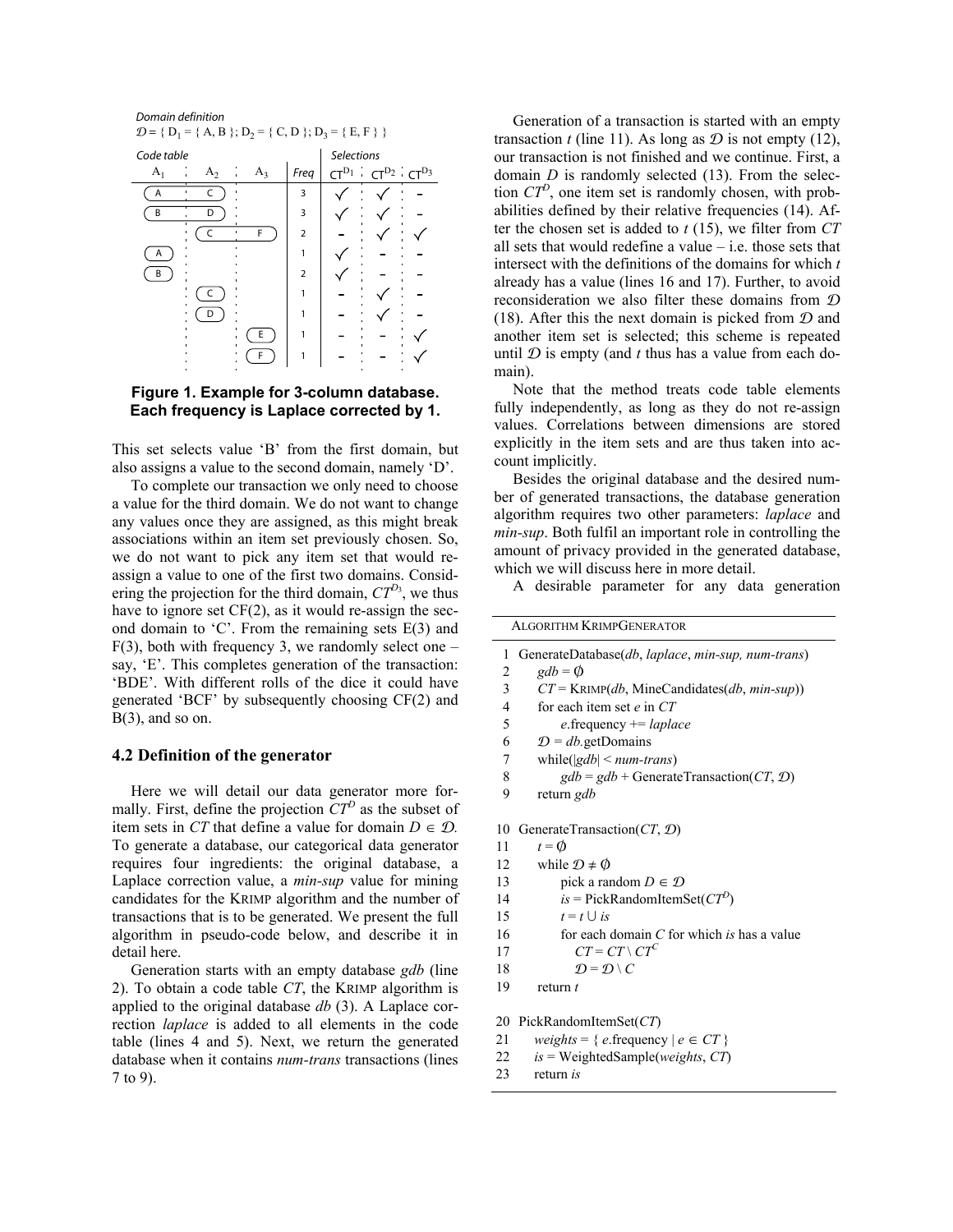**Table 1. Database characteristics, candidate min-sup and dissimilarity measurements (between original and generated datasets) for a range of datasets. As candidates, frequent item sets up to the given minimum support level were used.** 

| <b>Dataset</b> |          |          | <b>KRIMP</b> | <b>Dissimilarity</b> |                |
|----------------|----------|----------|--------------|----------------------|----------------|
| Name           | $\#rows$ | #domains | $Min$ -sup   | Gen. vs. orig.       | Orig. internal |
| Chess $(kr-k)$ | 28056    | 7        | 1            | 0.037                | 0.104          |
| Iris           | 150      | 5        | 1            | 0.047                | 0.158          |
| Led7           | 3200     | 8        |              | 0.028                | 0.171          |
| LetterRecog    | 20000    | 17       | 50           | 0.119                | 0.129          |
| Mushroom*      | 8124     | 22       | 20           | 0.010                | 0.139          |
| Nursery        | 12960    | 9        | 1            | 0.011                | 0.045          |
| PageBlocks     | 5473     | 11       | -1           | 0.067                | 0.164          |
| PenDigits      | 10992    | 17       | 50           | 0.198                | 0.124          |
| Pima           | 786      | 9        | 1            | 0.110                | 0.177          |
| Ouest A        | 4000     | 8        |              | 0.016                | 0.077          |
| <b>Ouest B</b> | 10000    | 16       | 1            | 0.093                | 0.223          |

\* Only closed item sets used as candidates.

scheme is one that controls the data diversity and strength of the correlations. In our scheme this parameter is found in the form of a Laplace correction. Before we start the generation process, we always add a small constant to the frequency of each element in the code table. As the code table always contains all single values, this ensures that all values for all categories have at least a small probability of being chosen. Thus, 1) a complete transaction can always be generated and 2) all possible transactions can be generated. For this purpose the correction needs only be small. However, the strength of the correction influences the chance an otherwise unlikely code table element is used; with larger corrections, the influence of the original data distribution is dampened and diversity is increased.

The second parameter to our database generation algorithm, *min-sup*, has a strong relation to the *k*anonymity blend-in-the-crowd approach. The *min-sup* parameter has (almost) the same effect as *k*: patterns that occur less than *min-sup* times in the original database are not taken into account by KRIMP. As they cannot get in the code table, they cannot be used for generation either. Particularly, complete transactions have to occur at least *min-sup* times in order for them to make it to the code table. In other words, original transactions that occur less often than *min-sup* can only be generated if by chance often occurring patterns are combined such that they form an original transaction. As code table elements are regarded independent, it follows that when more patterns have to be combined, it becomes less likely that transactions are generated that also exist in the original database.

## **5. Experiments**

In this section we will present empirical evidence of the method's ability to generate data that provides privacy while still allowing for high quality conclusions to be drawn from the generated data.

#### **5.1 Experimental Setup**

In our experiments, we use a selection from the commonly used UCI repository [7]. Also, we use two additional databases that were generated with IBM's Quest basket data generator [2]. To ensure that the Quest data obeys our categorical data definition, we transformed it such that each original item is represented by a domain with two categories, in a binary fashion (present or not). Both Quest datasets were generated with default settings, apart from the number of columns and transactions.

Characteristics of all used datasets are summarized in Table 1, together with the minimum support levels we use for mining the frequent item sets that function as candidates for KRIMP.

For all experiments we used a Laplace correction parameter of 0.001, an arbitrarily chosen small value solely to ensure that otherwise zero-frequency code table elements can be chosen during generation.

All experimental results presented below are averaged over 10 runs and all generated databases have the same number of transactions as the originals, unless indicated otherwise.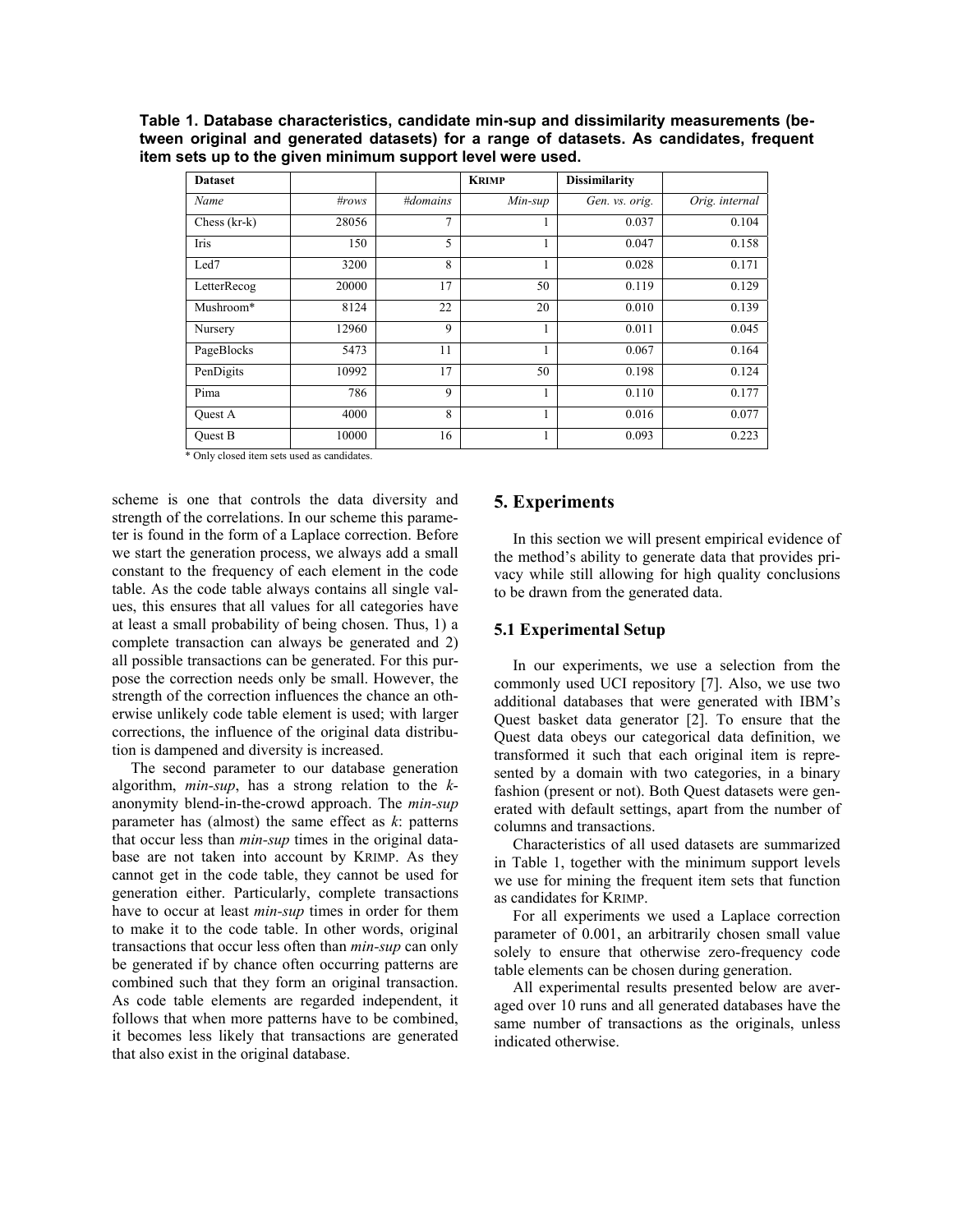

**Figure 2. Histogram of dissimilarities between samples (original and generated) and the full original db, Chess (kr-k).** 

#### **5.2 Results**

Dissimilarity

1.4 1.2 1.0 0.8 0.6 0.4 0.2 0.0

To quantify the likeness of the generated databases to their original counterparts, we use the database dissimilarity measure as described in Section 3.3. In judging these measurements, a comparison with the diversity within the original data distribution is a valuable reference. We therefore measured the dissimilarity between the original database and independent random samples of half the size from the original database.

In Table 1 we show both these internal dissimilarity scores and the dissimilarity measurements between the original and generated databases. To put the reported dissimilarities in perspective, note that the dissimilarity measurements between the classes in the original databases range from 0.29 up to 12 [19]. The measurements in Table 1 thus indicate clearly that the generated databases adhere very closely to the original data distribution; even better than a randomly sampled subset of 50% of the original data captures the full distribution.

To show that the low dissimilarities for the gener-

ated databases are not caused by averaging, we provide a histogram in Figure 2 for the Chess (kr-k) database. We generated thousand databases of 7500 transactions, and measured the dissimilarity of these to the original database. Likewise, we also measured dissimilarity to the original database for equally many and equally sized independent random samples. The peaks for the distance histograms lie very near to each other at 0.21 and 0.22 respectively. This and the very similar shapes of the histograms confirm that our generation method samples databases from the original distribution.

Turning back to Table 1, we notice that databases generated at higher values of the *min-sup* parameter show slightly larger dissimilarity. The effect of this parameter is further explored in Figure 3. First, the bar diagram on the left shows a comparison of the dissimilarity scores between uncorrelated and correlated generation: uncorrelated databases are generated by a code table containing only individual values (and thus no correlations between domains can exist), correlated databases are generated using the *min-sup* values depicted in Table 1 (at which the correlations in the data are captured in the patterns in the code table). We see that when generation is allowed to take correlations into account, the generated databases are far more similar to the original ones.

Secondly, the graph on the right of Figure 3 shows the dissimilarity between the original PenDigits database and databases generated with different values for *min-sup*. As expected, lower values of *min-sup* lead to databases more similar to the original, as the code table can better approximate the data distribution of the original data. For the whole range of generated databases, individual value frequencies are almost identical to those of the original database; the increase in similarity is therefore solely caused by the incorporation of the right (type and strength of) correlations.

Now that we've shown that the quality of the generated databases is very good on a high level, let us con-



**Figure 3. left) Dissimilarity scores between generated (with and without correlations) and original databases. right) Dissimilarity between generated database (at different** *min-sups***) and the original database for PenDigits.**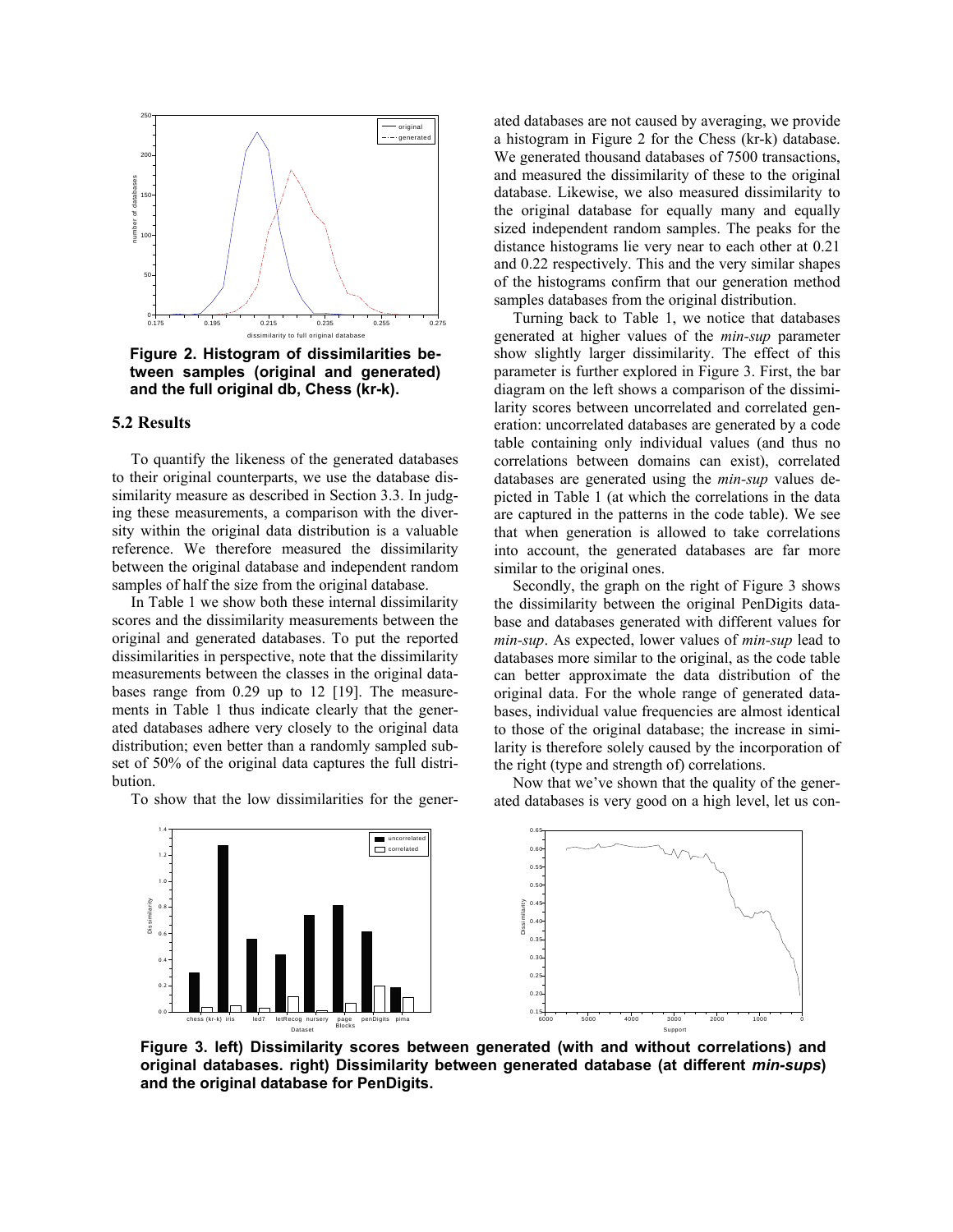| Name           | % equal<br>item sets | % avg sup diff<br>equal item sets | % avg sup<br>new item sets |
|----------------|----------------------|-----------------------------------|----------------------------|
| $Chess (kr-k)$ | 71                   | 0.01                              | 0.01                       |
| Iris           | 83                   | 1.69                              | 0.80                       |
| Led7           | 89                   | 0.14                              | 0.06                       |
| Nursery        | 90                   | 0.04                              | 0.03                       |
| PageBlocks     | 75                   | 0.06                              | 0.02                       |
| PenDigits      | 25                   | 0.50                              | 0.59                       |
| Pima           | 60                   | 0.30                              | 0.14                       |

**Table 2. Frequent pattern set comparison.** 

sider quality on the level of individual patterns. For this, we mined frequent item sets from the generated databases with the same parameters as we did for candidate mining on the original database. A comparison of the resulting sets of patterns is presented in Table 2. We report these figures for those databases for which it was feasible to compute the intersection of the frequent pattern collections.

Large parts of the generated and original frequent pattern sets consist of exactly the same items sets, as can be seen from the first column. For example, for Led7 and Nursery about 90% of the mined item sets is equal. In the generated PenDigits database a relatively low 25% of the original patterns are found. This is due to the relatively high *min-sup* used: not all correlations have been captured in the code table. However, of those patterns mined from the generated database, more than 90% is also found in the original frequent pattern set.

For item sets found in both cases, the average difference in support between original and generated is very small, as the second column shows. Iris is a bit of an outlier here, but this is due to the very small size of the dataset. Not only the average is low, standard deviation is also small: as can be seen from Figure 4, almost all sets have a very small support difference. The generated databases thus fulfil the support difference demands we formulated in Equation 3.

The third column of Table 2 contains the average supports of item sets that are newly found in the generated databases; these supports are very low. All this together clearly shows that there is a large patternsimilarity, thus showing a high quality according to our problem statement.

However, this quality is of no worth if the generated data does not also preserve privacy. To measure the level of provided anonymity, we calculate the Normalised Anonymity Score as given by Definition 2. These scores are presented in Table 3.

As lower scores indicate better privacy, some datasets (e.g. Mushroom, PenDigits) are anonymised very well. On the other hand, other datasets (PageBlocks, Quest) do not seem to provide good privacy. As discussed in Section 4, the *min-sup* parameter of our generation methods doubles as a *k*-anonymity provider.

This explains that higher values for *min-sup* result in better privacy, as the measurements for LetterRecog, Mushroom and Pendigits indeed show. Analogously, the (very) low *min-sup* values used for the other databases result in lower privacy (aside from data characteristics to which we'll return shortly).

To show the effect of *min-sup* in action, as an example we increase the *min-sup* for the Chess database to 50. While the so-generated database is still very similar to the original (dissimilarity of 0.19), privacy is considerably increased - which is reflected by a Normalised Anonymity Score of 0.15. For further evidence of the *k*-anonymity obtained, we take a closer look at PenDigits, for which we use a *min-sup* of 50. Of all transactions with support  $\leq 50$  in the generated database, only 3% is also found in the original database with support < 50. It is thus highly unlikely that one picks a 'real' transaction from the generated database with support lower than *min-sup*.

Although not all generated databases preserve privacy very well, the results indicate that privacy can be obtained. This brings us to the question *when* privacy can be guaranteed. This not only depends on the algorithm's parameters, but also on the characteristics of the data. It is difficult to determine the structure of the data and how the parameters should be set in advance, but during the generation process it is easy to check whether privacy is going to be good.

The key issue is whether transactions are generated by only very few or many code table elements. In Figure 5 we show this relation: for each dataset in Table 1, a cross marks the average number of item sets used to generate a single transaction and the Normalised Anonymity Score. In the bottom-right corner we find the

#### **Table 3. Normalised Anonymity Scores**

| Name         | <b>Normalised</b><br><b>Anonymity Score</b> |
|--------------|---------------------------------------------|
| Chess (kr-k) | 0.30                                        |
| <b>Iris</b>  | 0.72                                        |
| Led7         | 0.66                                        |
| LetterRecog  | 0.31                                        |
| Mushroom     | 0.09                                        |
| Nursery      | 0.49                                        |
| PageBlocks   | 0.77                                        |
| PenDigits    | 0.22                                        |
| Pima         | 0.64                                        |
| Ouest A      | 0.84                                        |
| Ouest B      | 0.81                                        |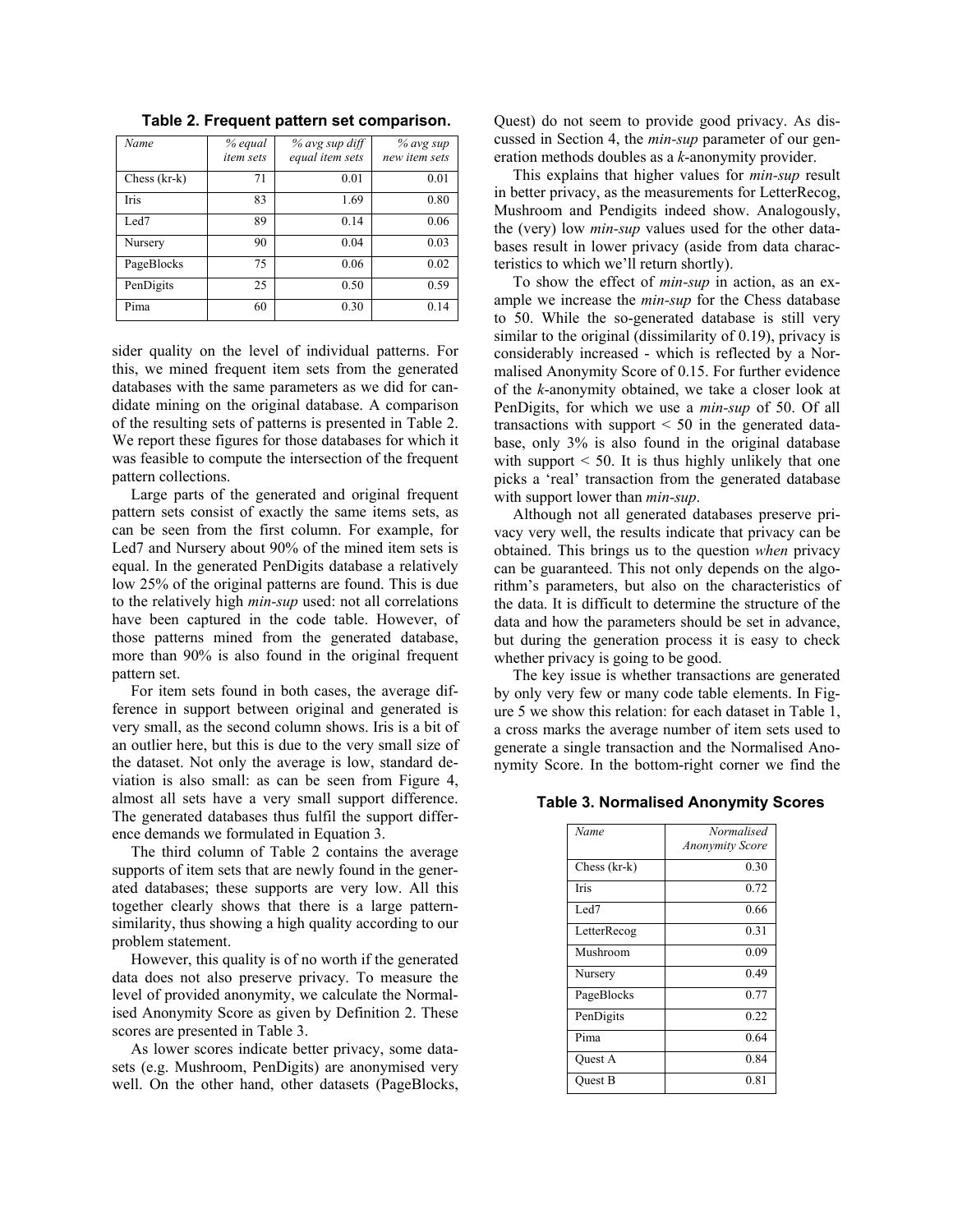

**item sets in generated and original Led7.** 

generated databases that preserve privacy well, including PenDigits and LetterRecog. At the top-left reside those databases for which too few elements per transaction are used during generation, leading to bad privacy; Quest, PageBlocks and Led7 are the main culprits. Thus, by altering the *min-sup*, this relation allows for explicit balancing of privacy and quality of the generated data.

# **6. Discussion**

The experimental results in the previous section show that the databases generated by our KRIMP Categorical Data Generator are of very high quality; pattern similarity on both database level and individual pattern level is very high. Furthermore, we've shown that it is possible to generate high quality databases while privacy is preserved. The Normalised Anonymity Scores for some datasets are pretty low, indicating that hardly any transactions that occur few times in the original database also occur in the generated database. As expected, increasing *min-sup* leads to better privacy, but dissimilarity remains good and thus the trade-off between quality and privacy can be balanced explicitly.

A natural link between our method and *k*-anonymity is provided by the *min-sup* parameter, of which we've shown that it works in practice. While we haven't explored this parameter in this work, it is also possible to mimic *l*-diversity, as in our method the *laplace* parameter acts as diversity control. The higher the Laplace correction, the less strong the characteristics of the original data are taken into account (thus degrading quality, but increasing diversity). Note that one could also increase the Laplace correction for specific domains or values, thereby dampening specific (sensitive) correlations – precisely the effect *l*-diversity aims at.

To obtain even better privacy, one can also directly influence model construction: for example, by filtering



**Figure 5. Average number of patterns used to generate a transaction versus Normalised Anonymity Score, for all datasets in Table 1.** 

the KRIMP candidates prior to building the code table. Correlations between specific values and/or categories can be completely filtered. If correlations between values A and B are sensitive, then by removing all patterns containing both A and B from the candidate set, no such pattern can be used for generation.

From Figure 5 followed that the number of patterns used to generate a transaction greatly influences privacy: more elements leads to higher anonymity. In the same line of thought, the candidate set can be filtered on pattern length; imposing a maximum length directly influences the number of patterns needed in generation, and can thus increase the provided anonymity.

The average number of patterns needed to generate a transaction is a good indication of the amount of anonymity. We can use this property to check whether parameters are chosen correctly and to give a clue on the characteristics of the data. If already at high *minsup* few patterns are needed to encode a transaction, and thus hardly any 'sensitive' transactions occur, the database is not 'suited' for anonymisation through generation.

Reconsidering our problem statement in Section 2, the KRIMP generator does a good job as solution for this PPDM problem. The concrete demands we posed for both the quality and privacy requirements are met, meaning that databases generated by our method are privacy and quality preserving as we interpreted this in our problem statement. Generating new data is therefore a good alternative to perturbing the original data.

Our privacy-preserving data generation method could be well put to practice in the distributed system Merugu and Ghosh [16] proposed: to cluster privacypreserving data in a central place without moving all the data there, a privacy-preserving data generator for each separate location is to be built. This is exactly what our method can do and this would therefore be an interesting application.